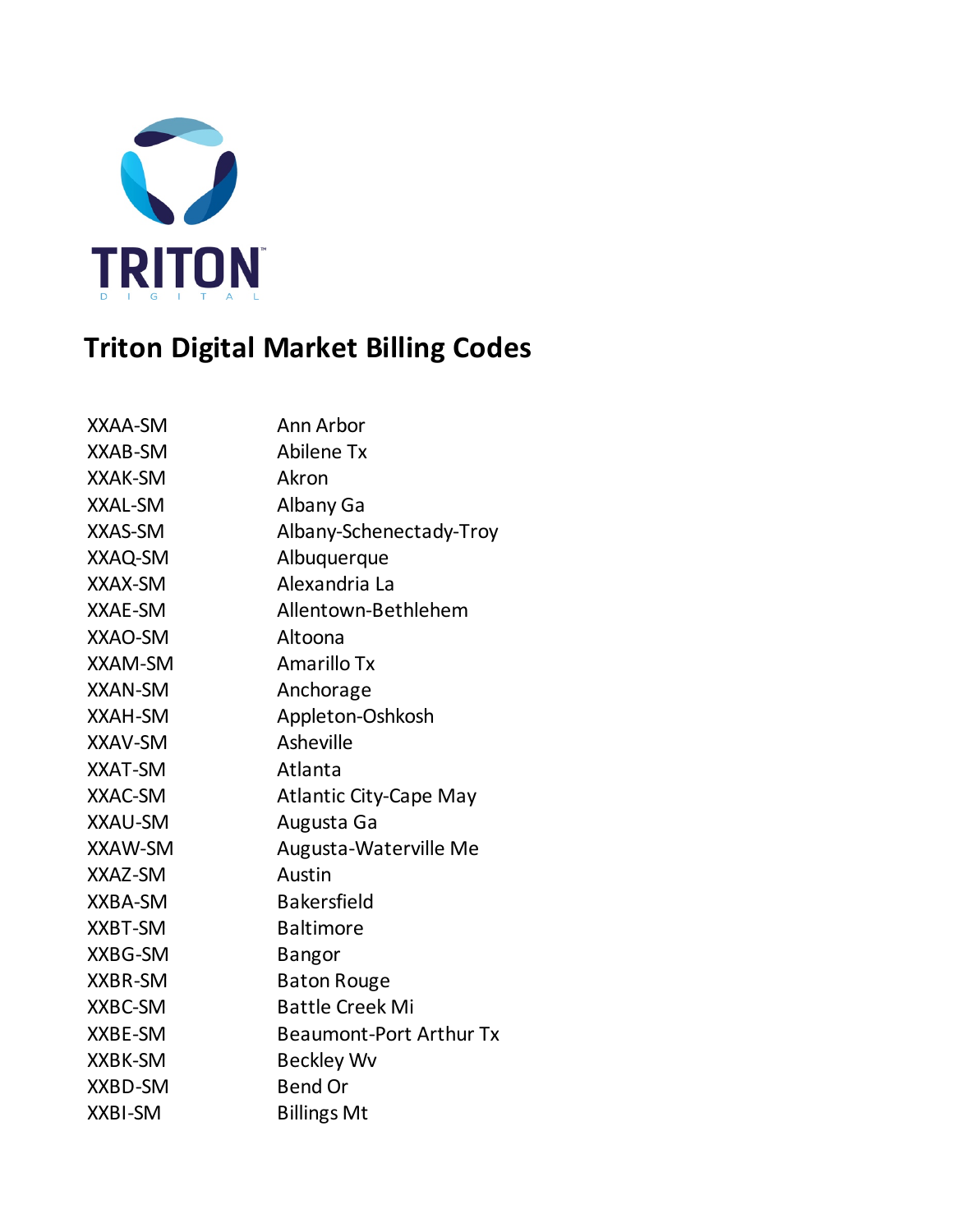| XXBX-SM        | Biloxi-Gulfport-Pascagoula      |
|----------------|---------------------------------|
| XXBH-SM        | <b>Binghamton</b>               |
| <b>XXBM-SM</b> | <b>Birmingham</b>               |
| <b>XXBN-SM</b> | <b>Bismarck Nd</b>              |
| <b>XXBB-SM</b> | Bloomington                     |
| XXBL-SM        | <b>Bluefield Wv</b>             |
| XXBS-SM        | <b>Boise</b>                    |
| XXBO-SM        | <b>Boston</b>                   |
| XXBF-SM        | <b>Bridgeport</b>               |
| <b>XXBW-SM</b> | <b>Brunswick Ga</b>             |
| <b>XXBY-SM</b> | <b>Bryan-College Station Tx</b> |
| <b>XXBU-SM</b> | <b>Buffalo-Niagara Falls</b>    |
| XXBP-SM        | Burlington-Plattsburgh          |
| <b>XXCT-SM</b> | Canton                          |
| <b>XXCP-SM</b> | Cape Cod Ma                     |
| <b>XXCA-SM</b> | Casper Wy                       |
| <b>XXCE-SM</b> | <b>Cedar Rapids</b>             |
| XXCQ-SM        | Champaign II                    |
| XXCC-SM        | <b>Charleston SC</b>            |
| <b>XXCU-SM</b> | Charleston Wv                   |
| <b>XXCN-SM</b> | Chattanooga                     |
| <b>XXCW-SM</b> | Cheyenne Wy                     |
| <b>XXCH-SM</b> | Chicago                         |
| <b>XXCR-SM</b> | Chico Ca                        |
| <b>XXCK-SM</b> | Charlotte-Gastonia-Rock Hill    |
| <b>XXCI-SM</b> | Cincinnati                      |
| <b>XXCM-SM</b> | Cleveland                       |
| XXCO-SM        | <b>Colorado Springs</b>         |
| <b>XXCJ-SM</b> | Columbia Mo                     |
| XXCS-SM        | Columbia SC                     |
| XXCB-SM        | Columbus OH                     |
| <b>XXCG-SM</b> | Columbus Ga                     |
| <b>XXCD-SM</b> | Concord (lakes Region)          |
| <b>XXCX-SM</b> | Corpus Christi                  |
| <b>XXDA-SM</b> | Dallas-Ft. Worth                |
| XXDC-SM        | Danbury Ct                      |
| XXDO-SM        | Dayton                          |
| XXDB-SM        | Daytona Beach                   |
| <b>XXDI-SM</b> | Decatur II                      |
| XXDV-SM        | Denver-Boulder                  |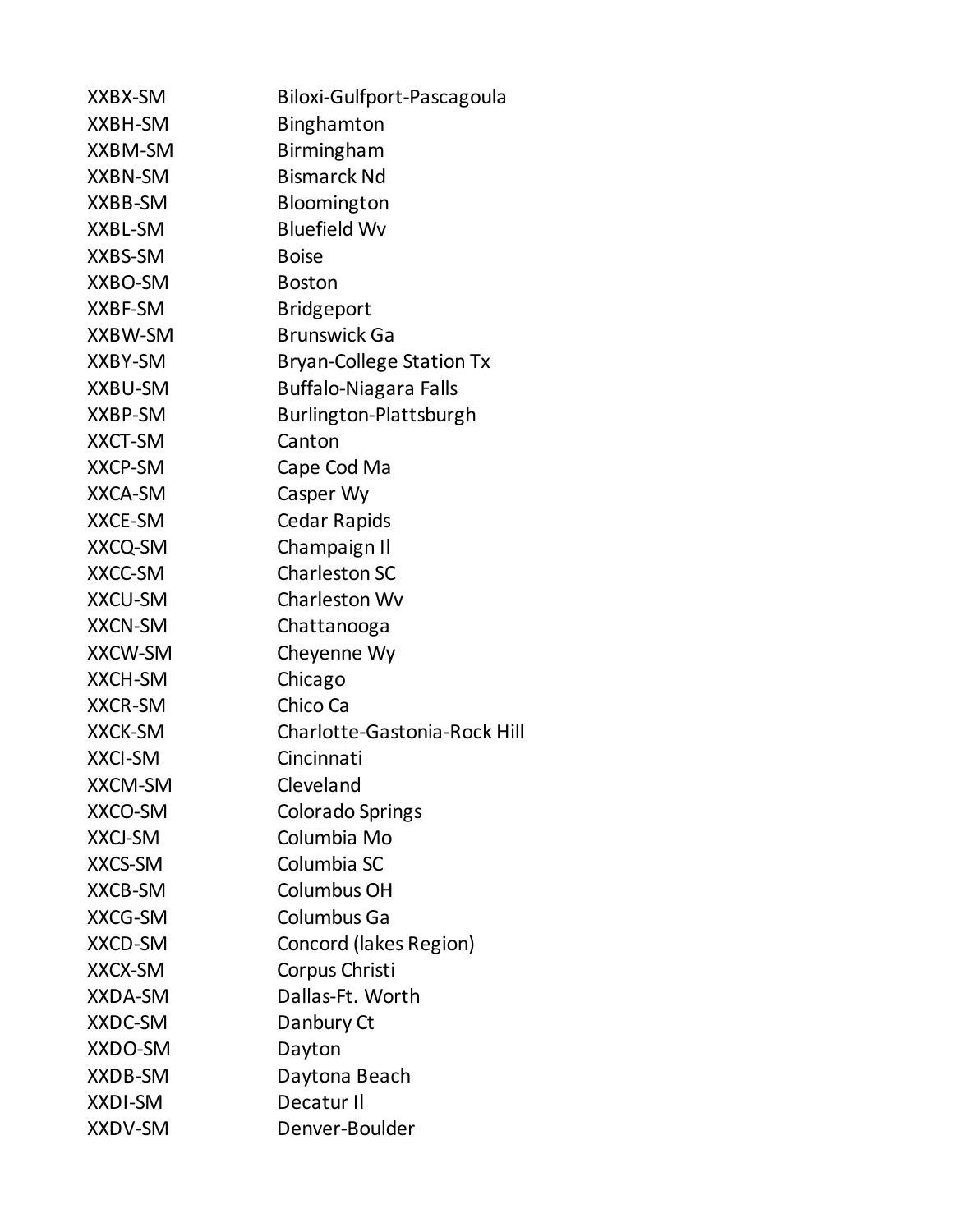| <b>XXDM-SM</b> | <b>Des Moines</b>                   |
|----------------|-------------------------------------|
| XXDE-SM        | Detroit                             |
| XXDT-SM        | Dothan Al                           |
| XXDU-SM        | Duluth-Superior                     |
| XXEC-SM        | Eau Claire Wi                       |
| XXEL-SM        | El Paso                             |
| <b>XXEN-SM</b> | <b>Elmira-Corning Ny</b>            |
| <b>XXER-SM</b> | Erie                                |
| XXEU-SM        | Eugene-Springfield                  |
| <b>XXEV-SM</b> | Evansville                          |
| <b>XXFM-SM</b> | Fargo-Moorhead                      |
| XXFY-SM        | <b>Fayetteville Nc</b>              |
| <b>XXFA-SM</b> | Fayetteville (north West Arkansa    |
| XXFZ-SM        | Flagstaff-Prescott Az               |
| <b>XXFL-SM</b> | Flint                               |
| XXFC-SM        | Florence Sc                         |
| XXFE-SM        | <b>Florence-Muscle Shoals Al</b>    |
| <b>XXFD-SM</b> | Frederick Md                        |
| <b>XXFV-SM</b> | Fredericksburg                      |
| <b>XXFR-SM</b> | Fresno                              |
| XXFG-SM        | Ft. Collins-Greeley Co              |
| <b>XXFT-SM</b> | Ft. Myers-Naples-Marco Island       |
| XXFP-SM        | Ft. Pierce-Stuart-Vero Beach        |
| XXFS-SM        | Ft. Smith Ar                        |
| XXFO-SM        | Ft. Walton Beach-Destin Fl          |
| XXFW-SM        | Ft. Wayne                           |
| XXGA-SM        | Gainesville-Ocala                   |
| <b>XXGF-SM</b> | <b>Grand Forks Nd-Mn</b>            |
| <b>XXGI-SM</b> | Grand Island-Kearney Ne             |
| <b>XXGR-SM</b> | <b>Grand Junction Co</b>            |
| <b>XXGK-SM</b> | <b>Grand Rapids</b>                 |
| XXGB-SM        | Green Bay                           |
| XXGH-SM        | Greensboro-Winston-Salem-High Point |
| <b>XXGN-SM</b> | Greenville-New Bern-Jacksonville    |
| XXGS-SM        | Greenville-Spartanburg              |
| XXHG-SM        | Hagerstown-Chambersburg-Waynesbo    |
| XXHL-SM        | Harrisonburg Va                     |
| XXHB-SM        | Harrisburg-Lebanon-Carlisle         |
| XXHC-SM        | Hartford-New Britain-Middletown     |
| XXHO-SM        | Honolulu                            |
|                |                                     |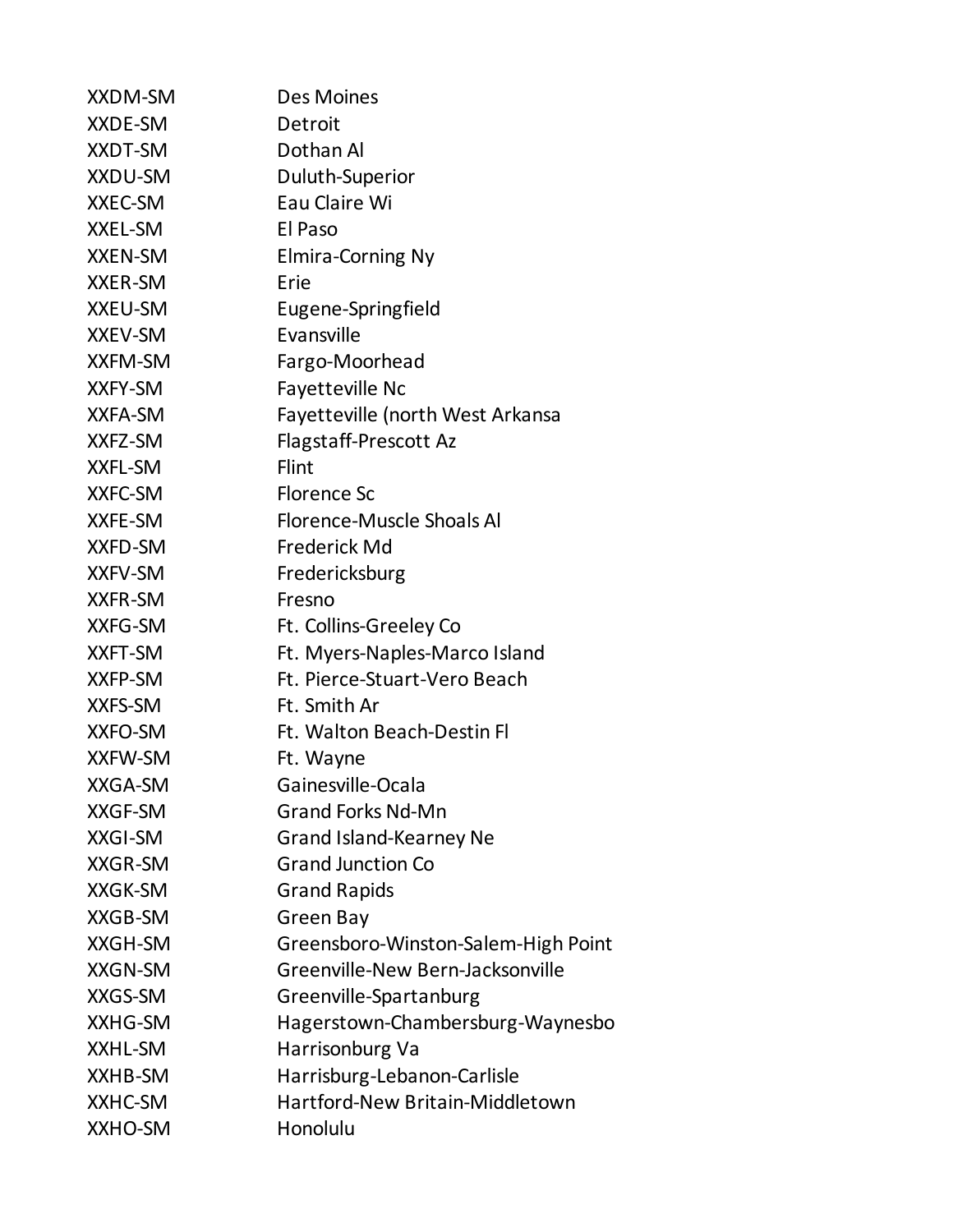| XXHS-SM        | Hot Springs Ar                              |
|----------------|---------------------------------------------|
| XXHX-SM        | Houston-Galveston                           |
| XXHV-SM        | <b>Hudson Valley</b>                        |
| XXHN-SM        | Huntington-Ashland                          |
| XXHU-SM        | Huntsville                                  |
| XXIN-SM        | Indianapolis                                |
| XXJA-SM        | Jackson Ms                                  |
| XXJC-SM        | Jackson Tn                                  |
| XXJK-SM        | Jacksonville                                |
| XXJO-SM        | Johnson City-Kingsport-Bristol              |
| XXJN-SM        | Jonesboro Ar                                |
| XXJP-SM        | Joplin Mo                                   |
| XXKZ-SM        | Kalamazoo                                   |
| <b>XXKK-SM</b> | Kalispell-Flathead Valley Mt                |
| XXKC-SM        | Kansas City                                 |
| <b>XXKT-SM</b> | Killeen-Temple Tx                           |
| XXKX-SM        | Knoxville                                   |
| XXLO-SM        | La Crosse Wi                                |
| XXLF-SM        | Lafayette In                                |
| XXLY-SM        | Lafayette LA                                |
| XXLC-SM        | Lake Charles La                             |
| XXLK-SM        | Lakeland-Winter Haven                       |
| XXLL-SM        | Lancaster                                   |
| XXLM-SM        | Lansing-East Lansing                        |
| <b>XXLR-SM</b> | Laredo Tx                                   |
| <b>XXLN-SM</b> | Las Cruces Nm                               |
| XXLV-SM        | Las Vegas                                   |
| XXLS-SM        | Lasalle-Peru II                             |
| XXLT-SM        | Laurel-Hattiesburg Ms                       |
| XXLW-SM        | Lawton Ok                                   |
| XXLD-SM        | Lebanon-Hanover-White River Junction, NH-VT |
| XXLE-SM        | Lexington-Fayette                           |
| XXLI-SM        | Lima Oh                                     |
| XXLH-SM        | Lincoln                                     |
| XXLP-SM        | <b>Little Rock</b>                          |
| XXLA-SM        | Los Angeles                                 |
| XXLU-SM        | Louisville                                  |
| XXLB-SM        | Lubbock                                     |
| XXLG-SM        | Lufkin-Nacogdoches Tx                       |
| XXMA-SM        | Macon                                       |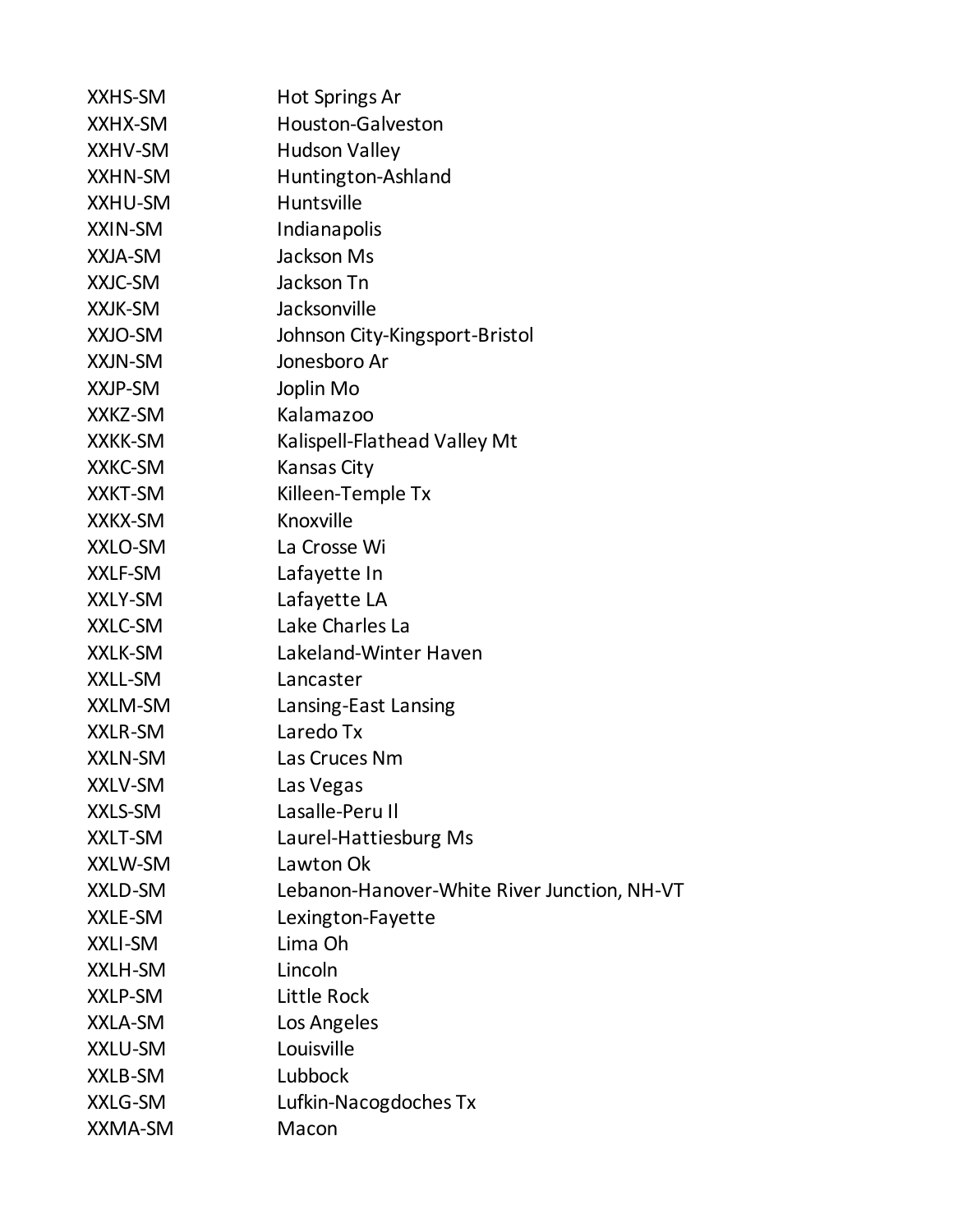| <b>XXMD-SM</b> | Madison                        |
|----------------|--------------------------------|
| XXMC-SM        | Manchester                     |
| <b>XXMN-SM</b> | Mankato-New Ulm-St. Peter Mn   |
| XXMB-SM        | Mcallen-Brownsville-Harlingen  |
| XXME-SM        | Medford-Ashland Or             |
| XXMT-SM        | Melbourne-Titusville-Cocoa     |
| XXMP-SM        | <b>Memphis</b>                 |
| <b>XXML-SM</b> | Merced Ca                      |
| XXMI-SM        | Miami-Ft. Lauderdale-Hollywood |
| <b>XXMU-SM</b> | Middlesex-Somerset-Union       |
| XXMW-SM        | Milwaukee-Racine               |
| <b>XXMS-SM</b> | Minneapolis-St. Paul           |
| XXMO-SM        | Mobile                         |
| XXMF-SM        | Modesto                        |
| XXMJ-SM        | Monmouth-Ocean                 |
| XXMX-SM        | Monroe La                      |
| <b>XXMG-SM</b> | Montgomery                     |
| <b>XXMV-SM</b> | Montpelier-Barre-St. Johnsbury |
| XXMK-SM        | Morgantown-Clarksburg-Fairmont |
| <b>XXMH-SM</b> | Morristown Nj                  |
| XXMM-SM        | <b>Muncie-Marion In</b>        |
| XXMY-SM        | Muskegon Mi                    |
| <b>XXMR-SM</b> | Myrtle Beach Sc                |
| XXNA-SM        | Nashville                      |
| XXNU-SM        | Nassau-Suffolk (Long Island)   |
| <b>XXNB-SM</b> | New Bedford-Fall River Ma      |
| XXNH-SM        | New Haven                      |
| <b>XXNL-SM</b> | New London Ct                  |
| XXNO-SM        | <b>New Orleans</b>             |
| XXNY-SM        | <b>New York</b>                |
| <b>XXNF-SM</b> | Norfolk-Virginia Beach-Newport |
| XXOD-SM        | <b>Odessa-Midland Tx</b>       |
| <b>XXOK-SM</b> | Oklahoma City                  |
| <b>XXOL-SM</b> | Olean Ny                       |
| <b>XXOM-SM</b> | <b>Omaha-Council Bluffs</b>    |
| <b>XXOR-SM</b> | Orlando                        |
| XXOV-SM        | Oxnard-Ventura                 |
| <b>XXPS-SM</b> | Palm Springs                   |
| XXPF-SM        | Panama City Fl                 |
| <b>XXPK-SM</b> | Parkersburg-Marietta Wv-Oh     |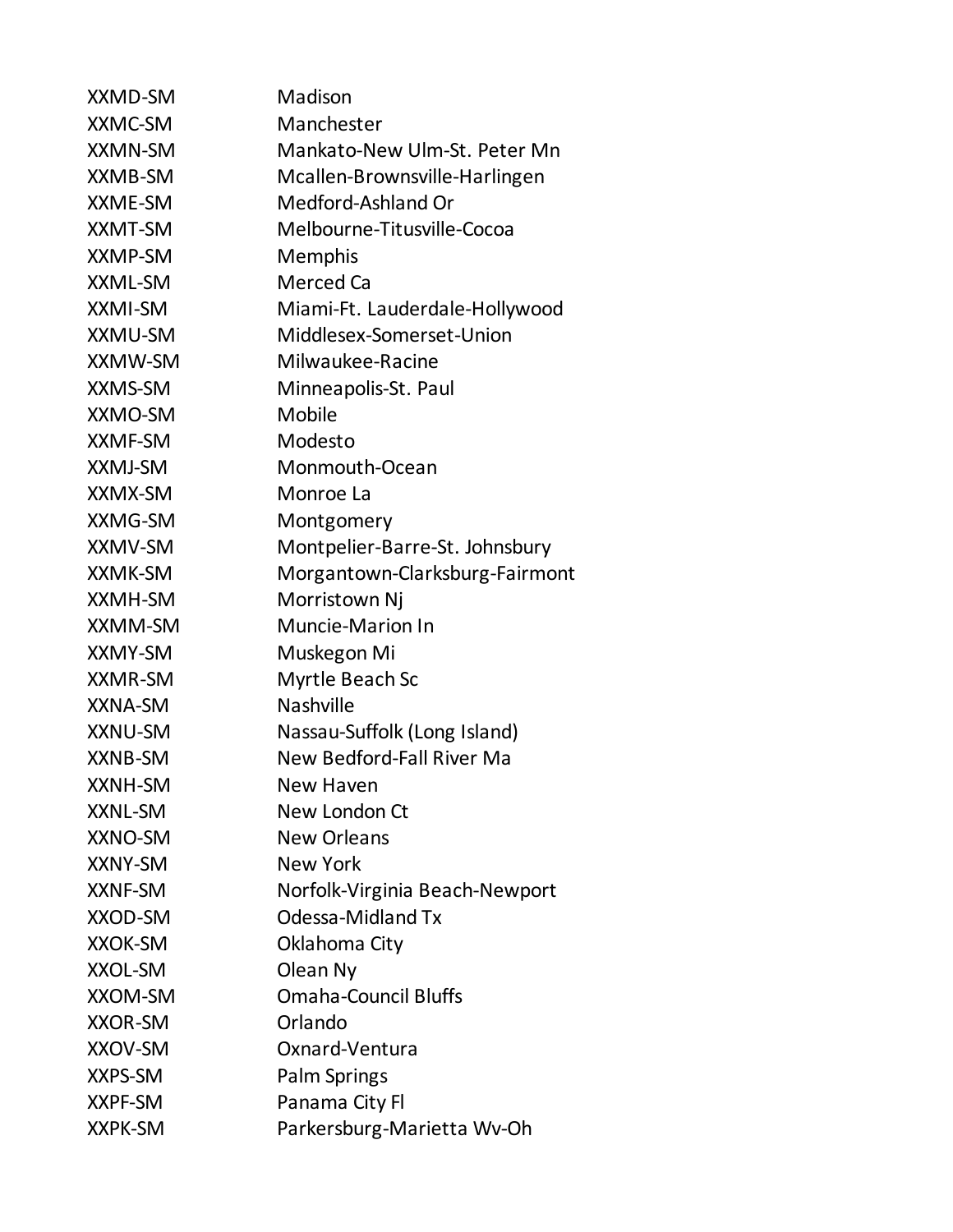| <b>XXPN-SM</b> | Pensacola                        |
|----------------|----------------------------------|
| XXPE-SM        | Peoria                           |
| XXPH-SM        | Philadelphia                     |
| XXPX-SM        | Phoenix                          |
| <b>XXPI-SM</b> | Pittsburgh PA                    |
| <b>XXPM-SM</b> | <b>Portland Me</b>               |
| <b>XXPO-SM</b> | <b>Portland OR</b>               |
| <b>XXPD-SM</b> | Portsmouth-Dover-Rochester       |
| XXPY-SM        | Poughkeepsie Ny                  |
| <b>XXPV-SM</b> | Providence-Warwick-Pawtucket     |
| <b>XXPU-SM</b> | Pueblo                           |
| <b>XXPR-SM</b> | <b>Puerto Rico</b>               |
| <b>XXQU-SM</b> | Quad Cities (davenport-Rock Isla |
| <b>XXRD-SM</b> | Raleigh-Durham                   |
| <b>XXRC-SM</b> | Rapid City Sd                    |
| <b>XXRV-SM</b> | <b>Reading Pa</b>                |
| <b>XXRR-SM</b> | <b>Redding Ca</b>                |
| XXRE-SM        | Reno                             |
| <b>XXRI-SM</b> | Richmond                         |
| <b>XXRS-SM</b> | Riverside-San Bernardino         |
| XXRO-SM        | Roanoke-Lynchburg                |
| <b>XXRM-SM</b> | Rochester Mn                     |
| <b>XXRN-SM</b> | <b>Rochester NY</b>              |
| <b>XXRK-SM</b> | Rockford                         |
| XXSA-SM        | Sacramento                       |
| XXUS-SM        | Salina-Manhattan Ks              |
| XXSS-SM        | Monterey-Salinas-Santa Cruz      |
| <b>XXSL-SM</b> | Salisbury-Ocean City             |
| XXSC-SM        | Salt Lake City-Ogden-Provo       |
| XXSX-SM        | San Angelo Tx                    |
| XXST-SM        | San Antonio                      |
| XXSD-SM        | San Diego                        |
| <b>XXSF-SM</b> | San Francisco                    |
| XXSJ-SM        | San Jose                         |
| XXSQ-SM        | San Luis Obispo Ca               |
| XXSB-SM        | Santa Barbara Ca                 |
| XXSG-SM        | Santa Maria-Lompoc Ca            |
| <b>XXUR-SM</b> | Santa Rosa                       |
| <b>XXUB-SM</b> | Sarasota-Bradenton               |
| XXSV-SM        | Savannah                         |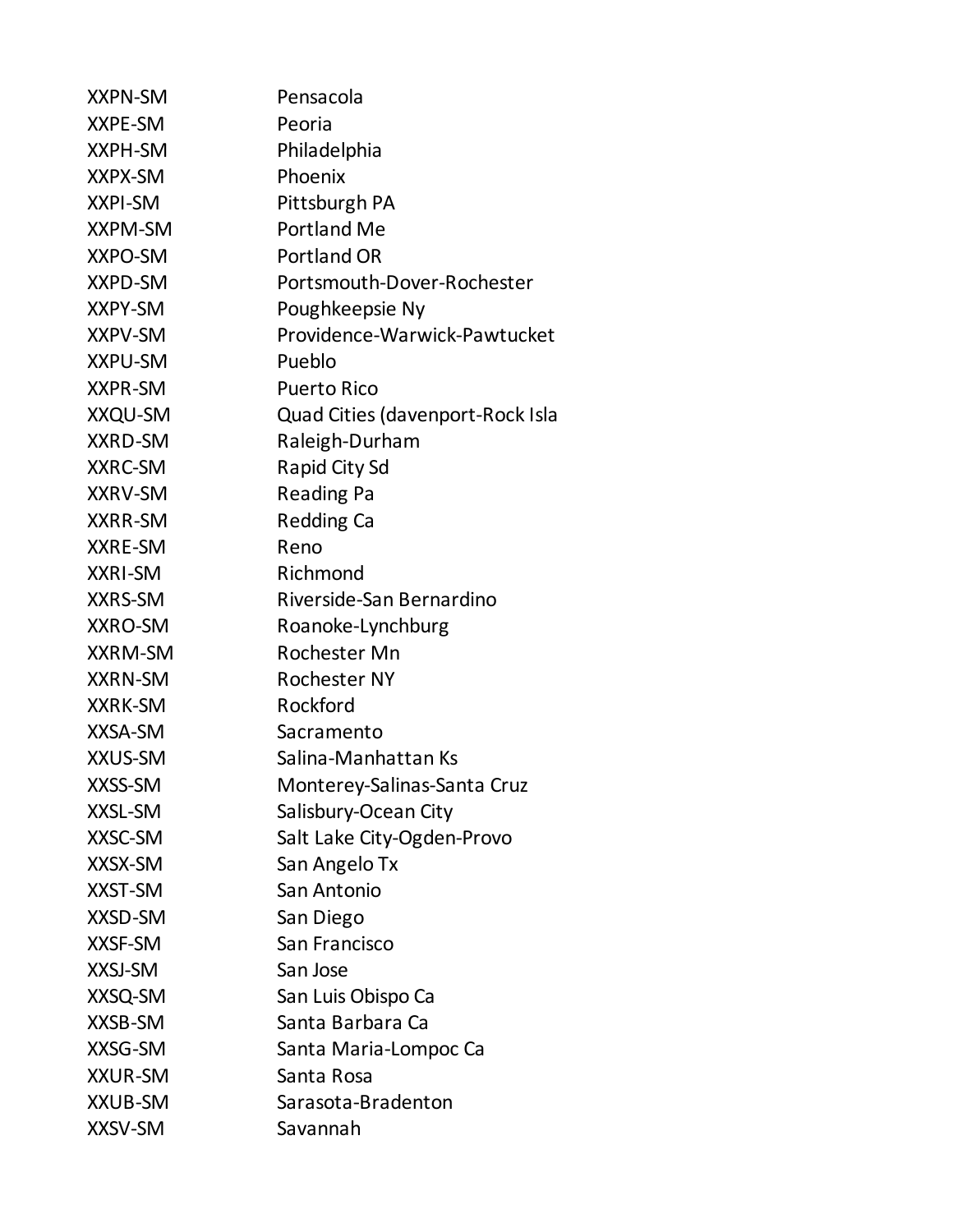| <b>XXSE-SM</b> | Seattle-Tacoma                      |
|----------------|-------------------------------------|
| <b>XXSH-SM</b> | Sheboygan Wi                        |
| XXSZ-SM        | Shreveport                          |
| <b>XXSI-SM</b> | Sioux City Ia                       |
| XXSN-SM        | South Bend                          |
| <b>XXSW-SM</b> | Spokane                             |
| <b>XXSM-SM</b> | Springfield Ma                      |
| XXSO-SM        | Springfield Mo                      |
| XXSP-SM        | St. Cloud Mn                        |
| <b>XXSR-SM</b> | St. Louis                           |
| <b>XXSK-SM</b> | <b>Stamford-Norwalk Ct</b>          |
| <b>XXUK-SM</b> | Stockton                            |
| XXSU-SM        | <b>Sussex Nj</b>                    |
| XXSY-SM        | Syracuse                            |
| XXTA-SM        | Tallahassee                         |
| XXTS-SM        | Tampa-St. Petersburg-Clearwater     |
| XXTE-SM        | <b>Terre Haute</b>                  |
| XXTX-SM        | Texarkana Tx-Ar                     |
| <b>XXTD-SM</b> | <b>Toledo</b>                       |
| XXTP-SM        | Topeka                              |
| <b>XXTR-SM</b> | Traverse City-Petoskey-Cadillac, MI |
| XXTJ-SM        | Trenton                             |
| XXTC-SM        | Tri-Cities Wa (richland-Kennewi     |
| <b>XXTU-SM</b> | Tucson                              |
| <b>XXTK-SM</b> | Tulsa                               |
| <b>XXTO-SM</b> | <b>Tupelo Ms</b>                    |
| <b>XXTB-SM</b> | Tuscaloosa Al                       |
| XXTW-SM        | Twin Falls (sun Valley) Id          |
| XXTY-SM        | Tyler-Longview                      |
| <b>XXUT-SM</b> | Utica-Rome                          |
| XXVG-SM        | Valdosta Ga                         |
| XXVV-SM        | <b>Victor Valley</b>                |
| XXVC-SM        | Visalia-Tulare-Hanford              |
| XXWA-SM        | Waco Tx                             |
| XXWD-SM        | Washington DC                       |
| XXWO-SM        | <b>Waterloo-Cedar Falls</b>         |
| <b>XXWT-SM</b> | <b>Watertown Ny</b>                 |
| <b>XXWR-SM</b> | Wausau-Stevens Point Wi (centra     |
| XXWW-SM        | Wenatchee Wa                        |
| XXWE-SM        | West Palm Beach-Boca Raton          |